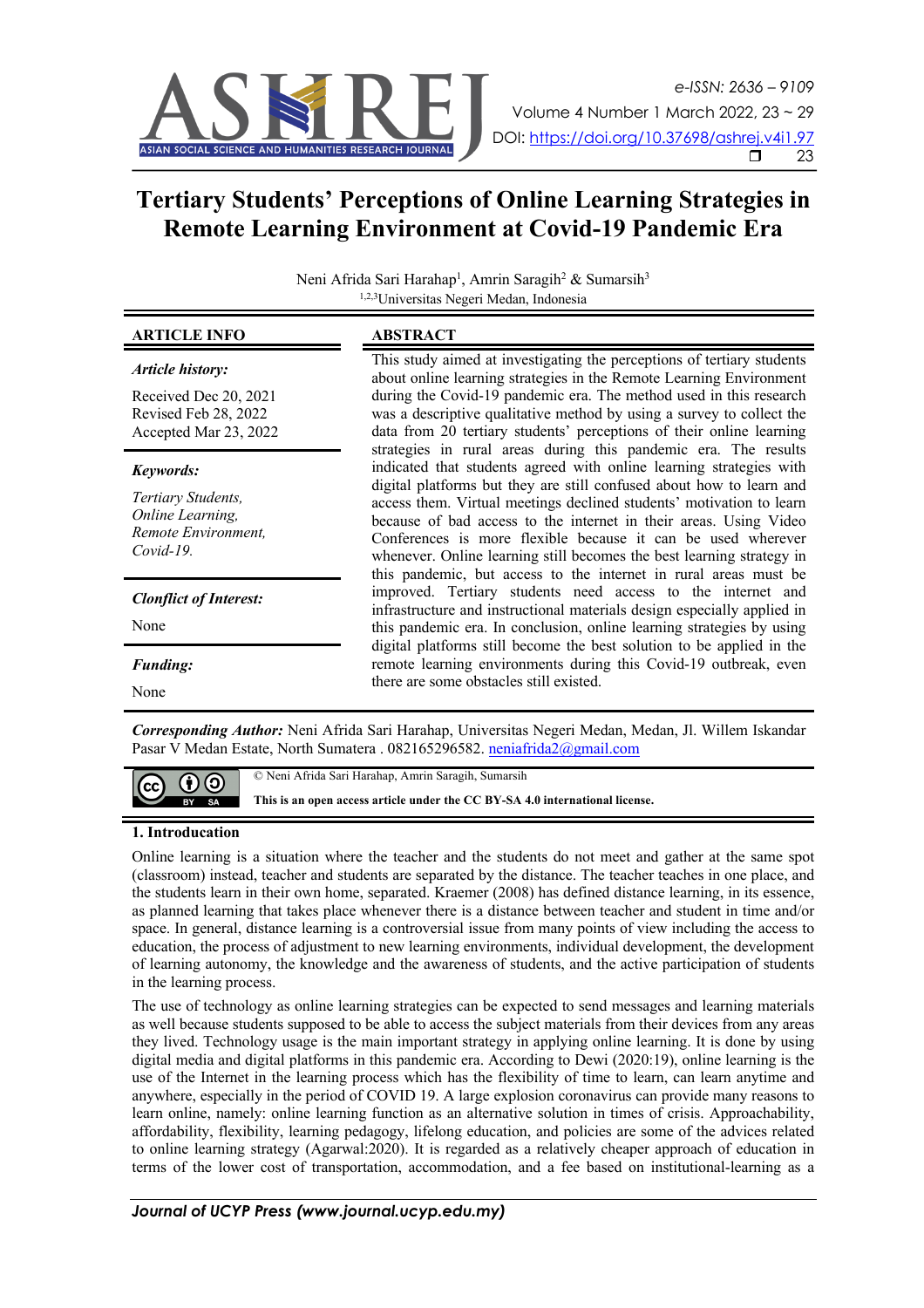whole. The flexibility of online learning is one of the advantages of this mode, where students can schedule their time to complete the course. Students can learn anytime and anywhere, thus evolving new skills in the process that leads to long life learning.

The COVID-19 pandemic also forced universities to move entirely from FTF (Face-To-Face) to be online remote instruction in each students' areas. This condition caused an unprecedented instructional environment for both lecturers and students (Toquero:2020). Lecturers faced many challenges including learning to use new technologies in a short period, designing instructional materials that fit the new environment, providing interactive remote learning environment, and adopting new assessment techniques. Many universities and schools provided professional training sessions to their faculty members to smooth the transition from FTF to online remote instructions. Moreover, students also faced the same challenges as their lecturers did, especially for the ones who lived in remote learning environment and use Bahasa Indonesia as their second languages, because local language is their first one.

In Universitas Negeri Medan (UNIMED), many students from English department use Video Conferences, like Zoom, Google Meet, Skype, What's App and LMS (Learning Management System) as learning media in online class from their own rural areas during this pandemic. These features include a virtual white board with annotation capacity to explain concepts, breakout rooms to create small collaborative group work, polls for student feedback, chat to facilitate class discussions. In addition, zoom meetings can be recorded and made available for future reference. (ASU website: https://ets.engineering.asu.edu/zoom/). Several students have shown their capacity in using IT/ICT as well, but some of them have limitations in operating IT/ICT especially for the ones who lived in rural areas. Those unluckily students would normally also have difficulties in getting access to study in online learning. They have to deal with other obstacles caused by the inequality in access to technology, especially from the infrastructure. The coverage of mobile telecommunications providers mainly concentrated in Java because of the high need for the internet to support urban areas (Khatri, 2019). But there is no other option, a distance online learning temporarily reduce the impact of the spread of disease through the corona. So, the optimal online learning can be done with the conditions in which people can accept the new changes using technology, for example in the city.

Therefore, this study aimed at investigating the perceptions of tertiary students about online learning strategies in Remote Learning Environment at Covid-19 pandemic era. Those students who lived in rural areas of North Sumatera Province, like: Pakpak Bharat, Sidikalang, Aek Kanopan, Aek Loba, Siborongborong are interviewed to give some perceptions toward L2 online learning from their remote areas. The significances, obstacles and solutions of technology usage in online learning strategy will be explored from the tertiary students who learned English from remote environment. We need to know whether technology can successfully send messages and learning materials as well because students supposed to be able to access the subject materials from their devices from rural areas they lived.

#### **2. Literature Review**

Knipe and Lee (2002) investigated a research about the concern of teaching and learning by using video conferencing is not of the same quality of the one experienced in a traditional classroom environment. The results indicated that the teaching and learning that the students in the remote site experienced was of less quality then students in the traditional classroom. Candarli and Yuksel (2012) searched a study to explore students' perceptions of video conferencing in higher education. The participants of the study were second and third-year university students who attended a videoconferencing English class for about thirty minutes. The results of the study indicated that students had a negative attitude towards the use of video conferencing in the class.

Wang et al. (2018) conducted a blended synchronous learning environment (BSLE). The majority of students attended the course FTF while the rest joined the course using two-way videoconferencing (Zoom). The purpose of the study was to investigate the students' learning experiences and their perceptions of the blended synchronous learning approach. Twenty-four students enrolled in an elective course at a teacher education institution participated in the study. Results of the study indicated that students liked the flexibility and convenience of attending lessons via Zoom at remote sites. However, the researchers observed that students' participation through Zoom was low. Students occasionally shut down their webcams and did not answer when they were called upon. In addition, the researchers did not observe any critical technical difficulties and the student did not report any major technical difficulties using Zoom and it seemed that all online students could easily join the Zoom sessions. In their conclusion, the researchers identified the following factors for creating a successful BSLE experience: effective communication between the online students and the instructor, and between the online students and classroom students, the engagement of online students, the redesign of instructional activities; and the quality of audio.

*2.1 Online Learning in Remote Area*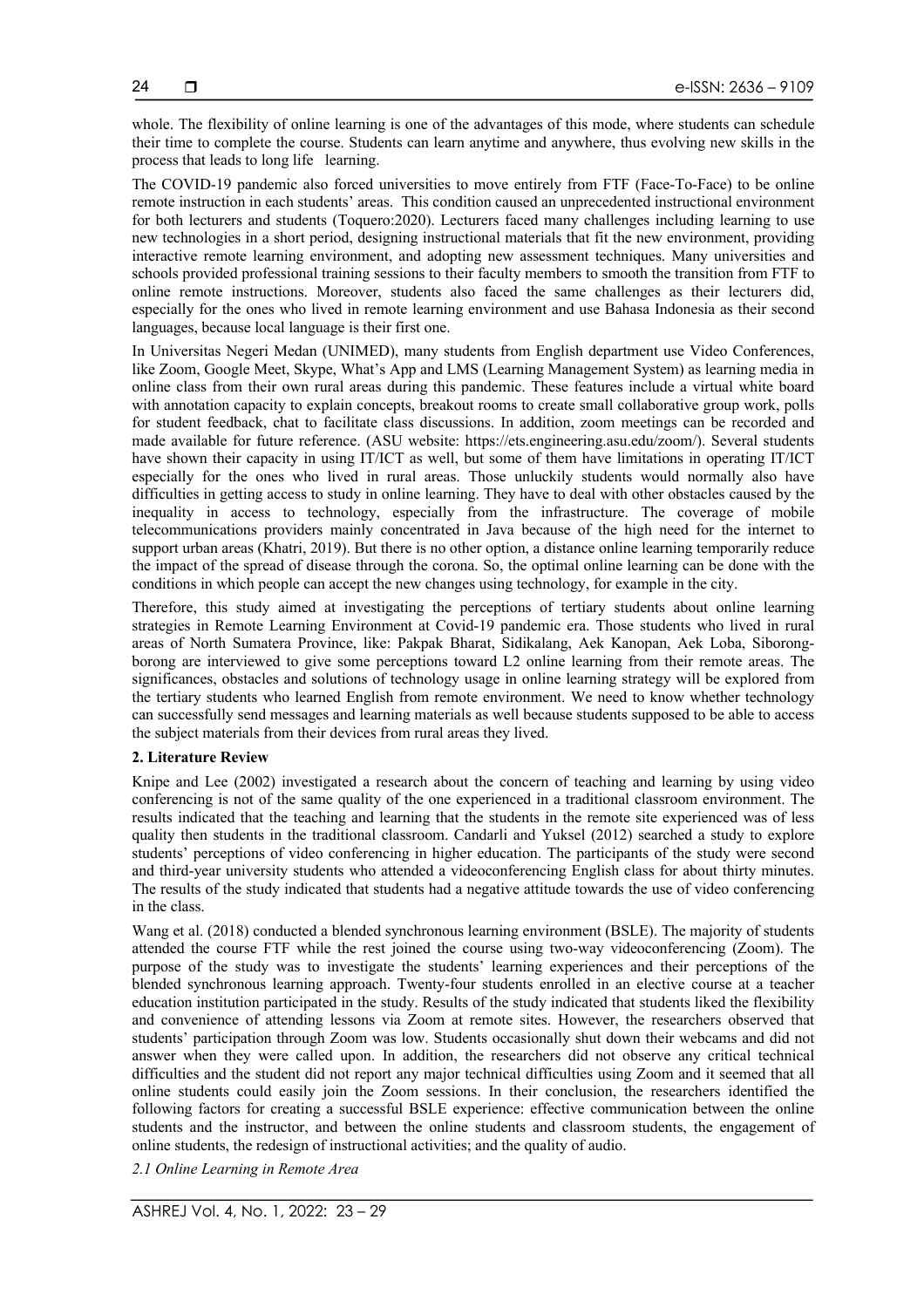25

Facing the Covid-19 pandemic, the government made a policy that is learning conducted at home online. The policy aims to cut the chain of the spread of the virus. This policy is certainly very good to implement, considering that in some countries affected by the virus also applies the same thing. However, online learning is not easy, because the learning objectives must also be carried out entirely through the online media, such as the existence of apperception, the delivery of material, the question and answer process and evaluation activities. This online learning design must also be accompanied by careful preparation from the school, teachers, students and parents.

Online learning has actually been researched over the past decade (Nie & Zhe, 2020; Perri, 2016; Petrakou, 2010), where this learning model utilizes media in the form of smartphones, desktop PCs, laptops, or other media connected to the internet. The other research conducted by Adnan (2020:49) also indicated additional challenges faced by students like lack of campus socialization, group study issues and instructors response time. However, smartphones are preferred by users compared to other devices, this is because the convenience of smartphones to carry and the price offered is also more affordable than other devices. Online learning is a system that facilitates learners to do a wider and more varied learning. Through the facilities provided by the system, students can learn without being limited by distance, space and time. Learning through online media not only presents material in written form, but can also be more varied such as the addition of video or audio (Abu, et al, 2017).

Online learning is also called distance learning. It enables students in rural areas to learn successfully by providing access to learn constrained by geographical distance, so that in the learning process requires an interactive communication system to connect the two with various resources needed in it. Distance learning is adopted to increase students' motivation towards collaborative learning, reduce the limits in learning offered by schools, and enable students to achieve unforgettable learning experiences (Cathy: 2020). The distance learning process offers the possibility to encourage learning that can cross national borders, through free access to educational sites for different subjects (Fuicu et al., 2017). Distance learning is a revolution that describes other forms of learning, for example online learning, e-Learning, learning technology, online collaborative learning, virtual learning, web-based learning, and so on.

# *2.2 Learning Strategy in Second Language Teaching*

There are three reasons proposed to delineate why language learning strategies are important. First, learners' language learning may become more efficient and effective by using appropriate learning strategies. Learners take certain actions which have been referred to as learning strategies to help to learn smoother, faster, and more effective.

Second, the use of language learning strategies, viewpoint, is to fulfill the goal of facilitating learner autonomy. Since language learning is a lifelong task and learning the language only through teacher instruction in the classroom is not enough. Hence, students should develop their autonomous ability for learning outside the college.

Third, language learning strategies are supplementary means to solve the difficulties learners encountered in second language learning. In this way, the process of language learning will be facilitated and improved with a higher frequency of using appropriate learning strategies. In sum, language learning strategies are the causes and outcomes of successful language learning. Language learning strategies not only help learners to develop autonomy but also enable them to become good language learners and make language learning faster but effective.

## **3. Method**

This research used a descriptive qualitative method which is focused on involving an interpretative and naturalistic approach to define subject matter in details. The researcher observed phenomena of online learning in their natural settings of tertiary students' remote learning environments, then attempting to interpret the result into the data description of individual subjects. The data consisted of students' perceptions of online learning strategy applied in their L2 remote learning environment which were gathered by using survey (Questionnaire Distribution). The subject of this research belongs to 20 respondents of English department students of State University of Medan (UNIMED) who lived in remote areas of North Sumatera Province, like: Pakpak Bharat, Sidikalang, Aek Kanopan, Aek Loba, Siborongborong were observed and interviewed to give some perceptions toward L2 online learning from their remote areas.

A survey conducted by distributing questionnaire consisted of five open ended questions to be answered by 20 participants freely. Each of respondents answer the questions based on their knowledge, experiences and understanding completely and independently. After collecting the data, the researcher transcribed all respondents' answers into the data description and classified it into table of same categorized. At last, each of the analyzed data in table was explained descriptively into some paragraph descriptions to interpret the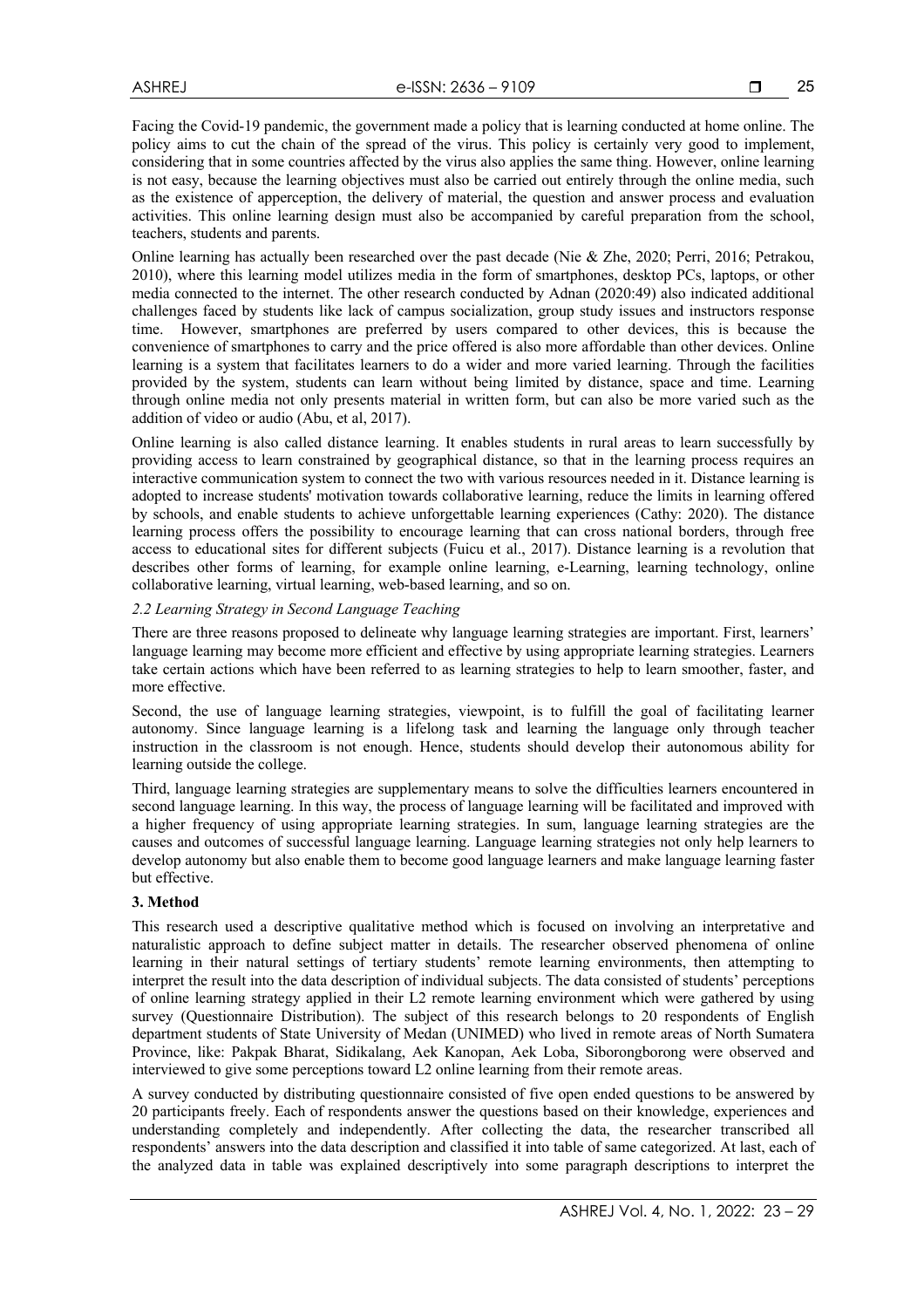26

meaning in details. This final procedure was the finding of the tertiary students' perceptions of online learning in L2 remote learning environment during Covid-19 pandemic.

# **4. Results and Discussion**

The tertiary students' responses to the five open-ended questions in an online interview were about: (1) How is your opinion about the implementation of online learning by using Digital Platforms during Covid-19 pandemic era?, (2) How does online learning affect your learning experiences in your rural areas?, (3) Why offline and online learning become two different learning strategies?, (4) Which learning strategy is better to be applied in your areas during the Covid-19 pandemic, offline learning or online learning?, (5) Write your suggestions to improve online learning strategies in your remote areas during this pandemic era!

Table 1. How is your opinion about the implementation of online learning by using Digital Platforms during Covid-19 pandemic era?

| No | Students' Perceptions                                                                                      |
|----|------------------------------------------------------------------------------------------------------------|
|    | Yes I agree, but sometimes it makes me confuse to learn and access it easily                               |
|    | No, I do not agree with that, the access is very bad in my areas                                           |
| 3  | Yes, I agree with the implementation of online learning by using Digital Platforms in this pandemic<br>era |
| 4  | Yes, I agree if the connection is stable                                                                   |
|    | Yes I agree, digital platforms help us to learn virtually in this outbreak                                 |

Table 1 shows that students mostly agree with online learning by using digital platforms in pandemic era, but they got confuse in learning and accessing the internet connection in their rural areas. However, some other respondents didn't agree with that because the access is very bad in their areas. The other respondents were also agree without any obstacle, while some of them were agree if the connection is always stable. At least, few respondents showed their agreement to online learning in this outbreak because digital platforms help them to learn virtually.

Table 2. How does online learning affect your learning experiences in your rural areas?

| No             | Students' Answers                                                                                                     |
|----------------|-----------------------------------------------------------------------------------------------------------------------|
|                | Virtual meeting declines my motivation to learn because of bad access of internet in my areas                         |
| $\mathfrak{D}$ | After 1 year online learning, I felt bore when my lecturer and other students present the<br>materials through Zoom   |
| 3              | When the lecturer raise the question to one of us, and the interaction feels like in the offline<br>teaching learning |
| 4              | I found many difficulties in group discussion and materials presentation                                              |
| 5              | I cannot really understand materials given by the lecturer                                                            |

The highest result in Table 2 elaborates that virtual meeting declines motivation to learn because of bad internet access, the other said that after 1 year online learning, they felt bore when their lecturer and other students present the materials through Zoom. Some respondents explained the situation feels in offline when the lecturer raised the questions. The other perceptions declared many difficulties in group discussion and materials presentation, while the least of them cannot really understand materials given by the lecturer in online learning.

Table 3. Why offline and online learning become two different learning strategies?

| No. | Students' Opinions                                                                                                |
|-----|-------------------------------------------------------------------------------------------------------------------|
|     | Using zoom is more flexible, we can learn wherever whenever                                                       |
| 2   | Because of the effectiveness, online learning gets lower effective than offline learning                          |
| 3   | Online learning has the limitation of space and the interaction, not in offline.                                  |
| 4   | Because of its situation, offline learning is real and online learning is virtual                                 |
|     | Because of its interaction, direct interaction is in offline, while indirect interaction is in online<br>learning |

Table 3 explains some reasons why offline and online learning are different. Most respondents perceived that using zoom is more flexible, they can learn wherever whenever. The other said that online learning gets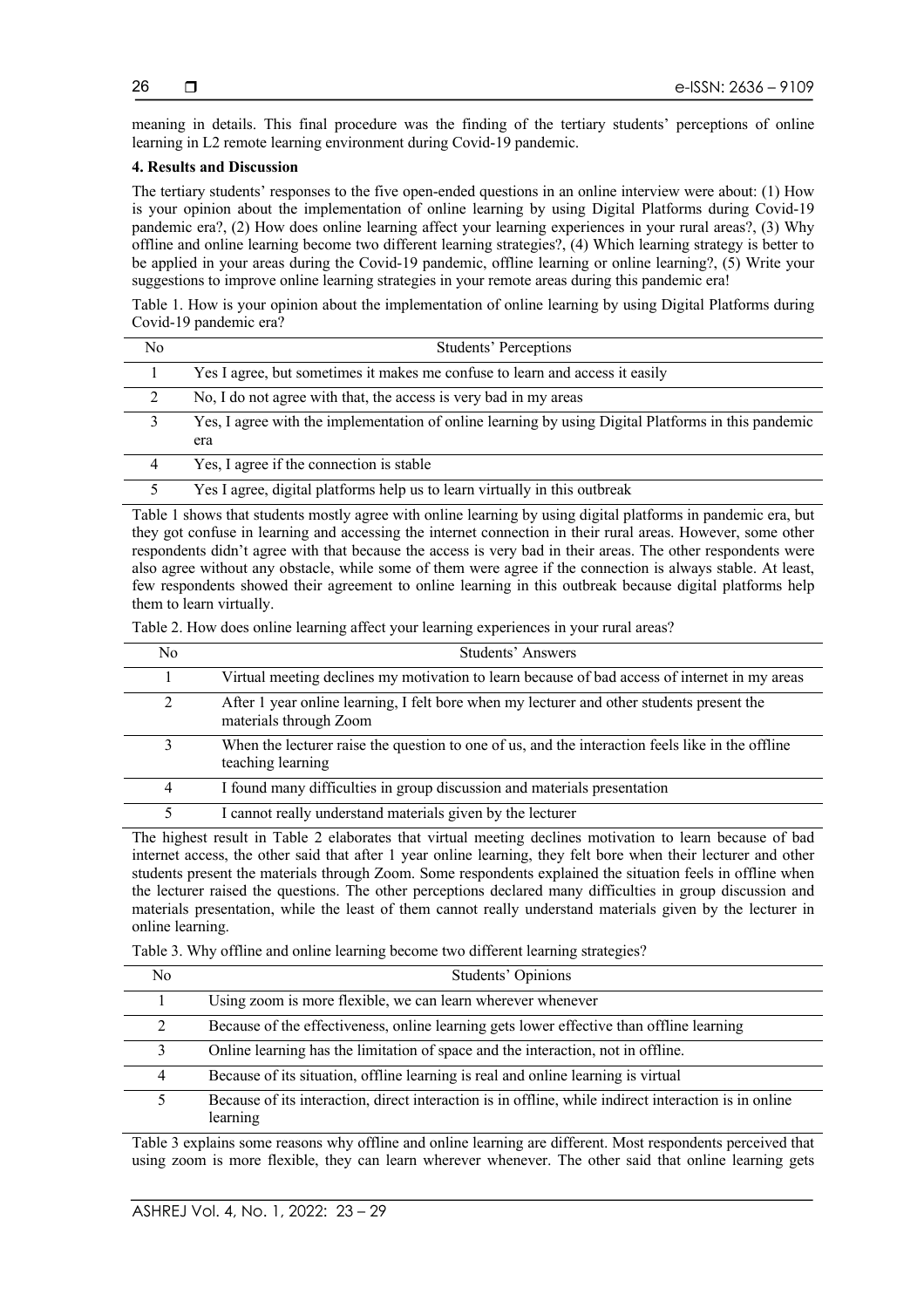lower effective than offline. Some respondents perceived that online has the limitation of space and interaction, followed by others believed online learning is virtual while offline is more realistic. Few of them found the differences on direct and indirect interactions between both.

Table 4. Which learning strategy is better to be applied in your areas during the Covid-19 pandemic, offline learning or online learning?

| No. | Students' Opinions                                                                                              |
|-----|-----------------------------------------------------------------------------------------------------------------|
|     | I think it is still better using zoom at this pandemic, but improve the access of internet to my<br>rural areas |
|     | I think its better if we back to offline teaching (FTF) as soon as possible                                     |
|     | In my opinion, it is better using Blended Learning/Hybrid                                                       |
| 4   | It is better to apply offline learning (FTF) with health protocols                                              |
|     | Using zoom still the best way for now i think                                                                   |

Table 4 investigates the result of students' preference to choose either offline to online learning. Most respondents argued that is still better using zoom at this pandemic, but improve the access of internet to their rural areas. On the other hand, some of them stated that is better if we back to offline teaching (FTF) as soon as possible. The others thought that is better using Blended Learning/Hybrid and few of them believed that offline learning (FTF) with health protocols is better. At least respondents stated that using zoom still the best way for now.

Table 5. Write your suggestions to improve online learning strategies in your remote areas during this pandemic era!

| No.           | Students' Opinions                                                                                                                        |
|---------------|-------------------------------------------------------------------------------------------------------------------------------------------|
|               | Online learning with digital platforms are suggested with the improvement of infrastructure on<br>internet access in my rural environment |
| $\mathcal{D}$ | Using blended learning / hybrid is acceptable with health protocols                                                                       |
| $\mathcal{F}$ | Offline learning can be done with health protocols                                                                                        |
| 4             | Online and offline learning are similar, we need to improve our learning styles.                                                          |
|               | Online learning is still safely done in this pandemic, but teachers need to improve teaching kits<br>especially for online class.         |

Most students suggested online learning with digital platforms used in this pandemic era, but the infrastructure of internet access in their rural environment must be improved by our government. Others said that using blended learning/hybrid is acceptable to be applied with health protocols, but some of them believed that offline learning (Face to Face meeting) can be done with health protocols. They also expressed that online and offline learning are similar, students need to improve their learning styles. At last, there were few students declared that online learning is still safely done in this pandemic, but teachers need to improve teaching kits for the students in this Covid-19 outbreak especially.

The findings above show that most students do really agree with the application of Online learning strategies in L2 remote learning environment era because it still becomes the safest strategy done in this Covid-19 pandemic outbreak. However, those students who lived in rural learning environment found some difficulties in using technology in virtual learning because they have bad access to connect their devices to the internet. According to Dewi (2020:19), online learning is the use of the Internet in the learning process which has the flexibility of time to learn, can learn anytime and anywhere, especially in the period of COVID 19. However, the difficulties of unstable connections to internet refuse this theory. The online learning does not become flexible anymore, because most students in rural areas often lost their turns to learn virtually when the internet connection is bad in their remote environments. This caused students decline their motivation in online learning because they feel hard to understand online presentation from their friends and lecturers when they cannot join the online class, their signal is always leggy, up and down, on and off. In line with the theory from some previous researches found that the coverage of mobile telecommunications providers mainly concentrated in Java because of the high need for the internet to support urban areas (Khatri, 2019). This suggested our government to be aware of the infrastructure and internet access must be facilitated in rural environment in North Sumatera Province, like: Pakpak Bharat, Sidikalang, Aek Kanopan, Aek Loba and Siborongborong.

Moreover, students in remote environment also need the authentic online assessment and other instructional materials designed effectively by the lecturers. It is significantly different between online and offline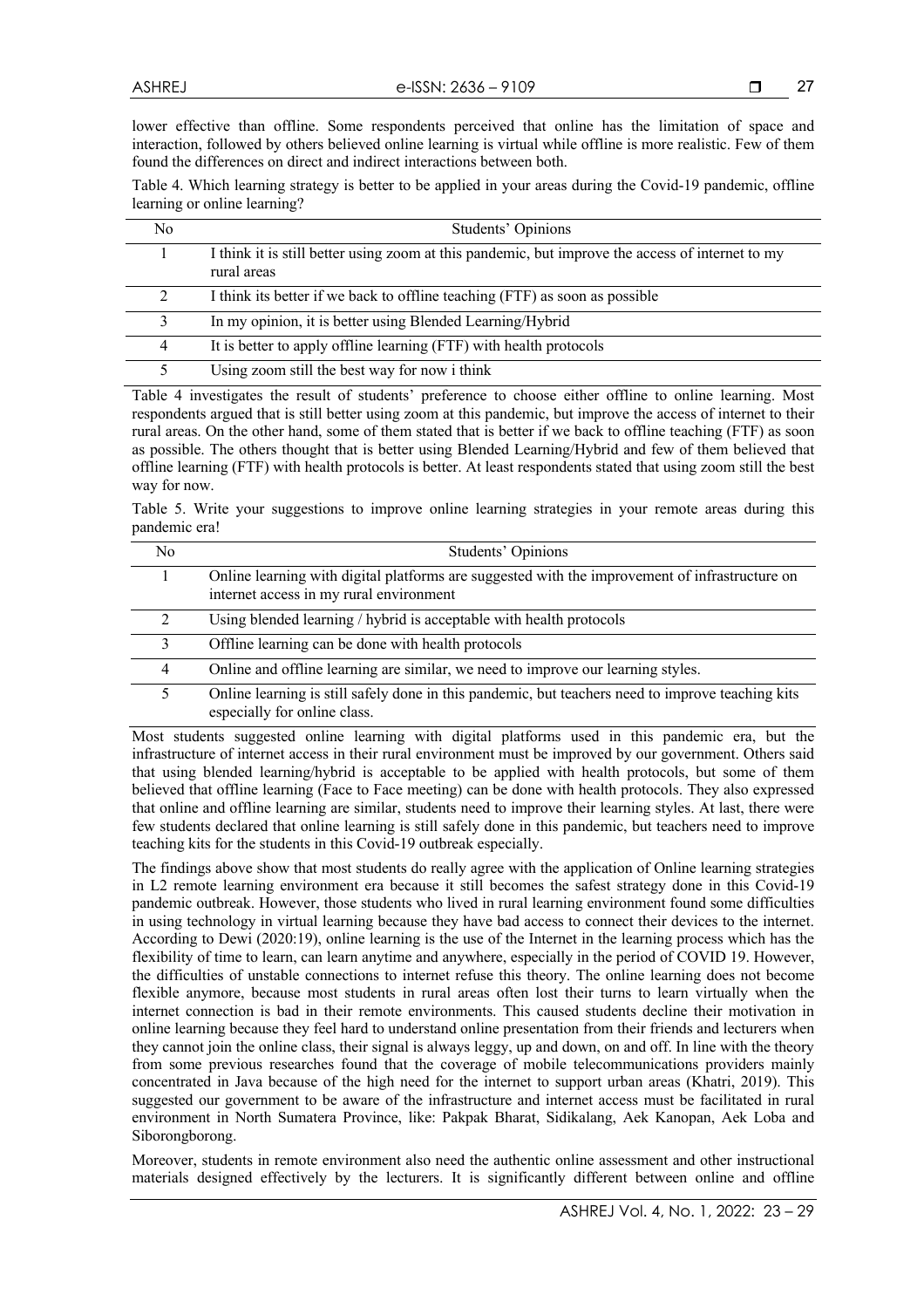teaching. Lecturers need to be able to design the specific strategy in online teaching related to the materials presentation, online assessment, teaching method and discussion, learning module, handbooks and other learning resources, teaching media and other learning management systems as well. Lecturers are intended to consider the limitation of internet access in L2 learners in remote environment when they are designing all the teaching kits.

While in general, internet-based learning is considered as an option or even a solution to be used in this pandemic era. It is an essential element for maintaining learning activities at universities. This paradigm shift could generate changes in students' perception of this online learning that might be different from previous strategies in offline learning, blended learning or hybrid learning. The limitation of internet connections and inadequate facilities should not change tertiary students' perceptions of an outstanding learning technology to be unpleasant learning. That's why this new paradigm of online learning should always give good impressions to tertiary students in remote environment to avoid their boredom, hatred or even laziness in learning during this Covid-19 outbreak.

#### **5. Conclusion**

Tertiary students' perceptions of Online Learning in remote learning environment in pandemic era expressed some agreements and their obstacles in virtual learning by using digital platforms which indicated that students were agree with online learning strategies with digital platforms but they are still confuse how to learn and access it. Virtual meeting declined students' motivation to learn because of bad access of internet in their areas. However some of respondents believed using Video Conferences are more flexible because it can be used wherever whenever. Online learning still becomes the best learning strategy in this pandemic, but the access of internet in rural areas must be improved. Tertiary students need access of internet and infrastructure and instructional materials design especially applied in this pandemic era.

In conclusion, online learning strategies by using digital platforms still become the best solution to be applied in remote learning environment at this Covid-19 outbreak, even there are some obstacles still existed. The findings of this study cause some significant implications to the process of teaching and learning in this pandemic era. First, it encourages further researchers to have other similar research on online learning reflections and its potential inquiry through action research. Secondly, this research is recommended for other fields in teacher education such as social, technical and natural sciences di different scopes of online learning, like online authentic assessment, module, teachers' training and other instructional materials design in this pandemic era. At last, it is suggested to support digital learning facilities, especially internet connection to be well provided in remote learning environment.

#### **References**

- Abu, S., Benjamin T., Mitchell, M., & Umme Mumtahina. (2017). Effective use of Zoom technology and nstructional videos to improve engagement and success of distance students in engineering. *AAEE Conference*, 48-61.
- Anastasiades, P., Filippousis, G., Karvunis, L., Siakas, S., Tomazinakis, A., Giza, P., & Mastoraki, H.(2010). Interactive Videoconferencing for collaborative learning at a distance in the school of 21st century: A case study in elementary schools in Greece. *Computers & Education*, *54*, 321–339.
- Adnan, M., & Anwar, K. (2020). Online learning amid the COVID-19 pandemic: Students' perspectives. *Journal of Pedagogical Sociology and Psychology, 2*(1), 46-52. https://doi.org/10.33902/JPSP.
- Agarwal, S., & Kaushik, J. S. (2020). Student's perception of online learning during COVID pandemic. *The Indian Journal of Pediatrics, 87*(7), 554 – page 27-28. https://doi.org/10.1007/s12098-020-03327-7
- Candarli, D., & Yuksel, H. G. (2012). Students' perceptions of video-conferencing in the classrooms in highereducation. *Procedia-Social and Behavioral Sciences*, *47*, 357-361. https://doi.org/10.1016/j.sbspro.2012.06.663.
- Cathy, M. (2020). Challenges and opportunities for higher education amid the COVID-19 pandemic: The Philippine context. *Pedagogical Research*, *5*(4), 2 – 5. https://doi.org/10.29333/pr/7947
- Delaney, G., Jacob, S., Iedema, R., Winters, M., & Barton, M. (2004). Comparison of face-to-face and video conferenced multidisciplinary clinical meetings. *Australasian Radiology, 48(4)*, 487–492. https://doi.org/10.1111/j.1440-1673.2004.01349.x
- Dewi, W. A. F. (2020). Dampak Covid-19 terhadap implementasi pembelajaran daring di Sekolah Dasar. *Edukatif: Jurnal Ilmu Pendidikan, 2(1), 55-61.*
- Doggett, A. M. (2007). The videoconferencing classroom: What do students think? *Journal of Industrial Teacher Education, 44*(4), 29-41. Retrieved from https://eric.ed.gov/?id=EJ830487